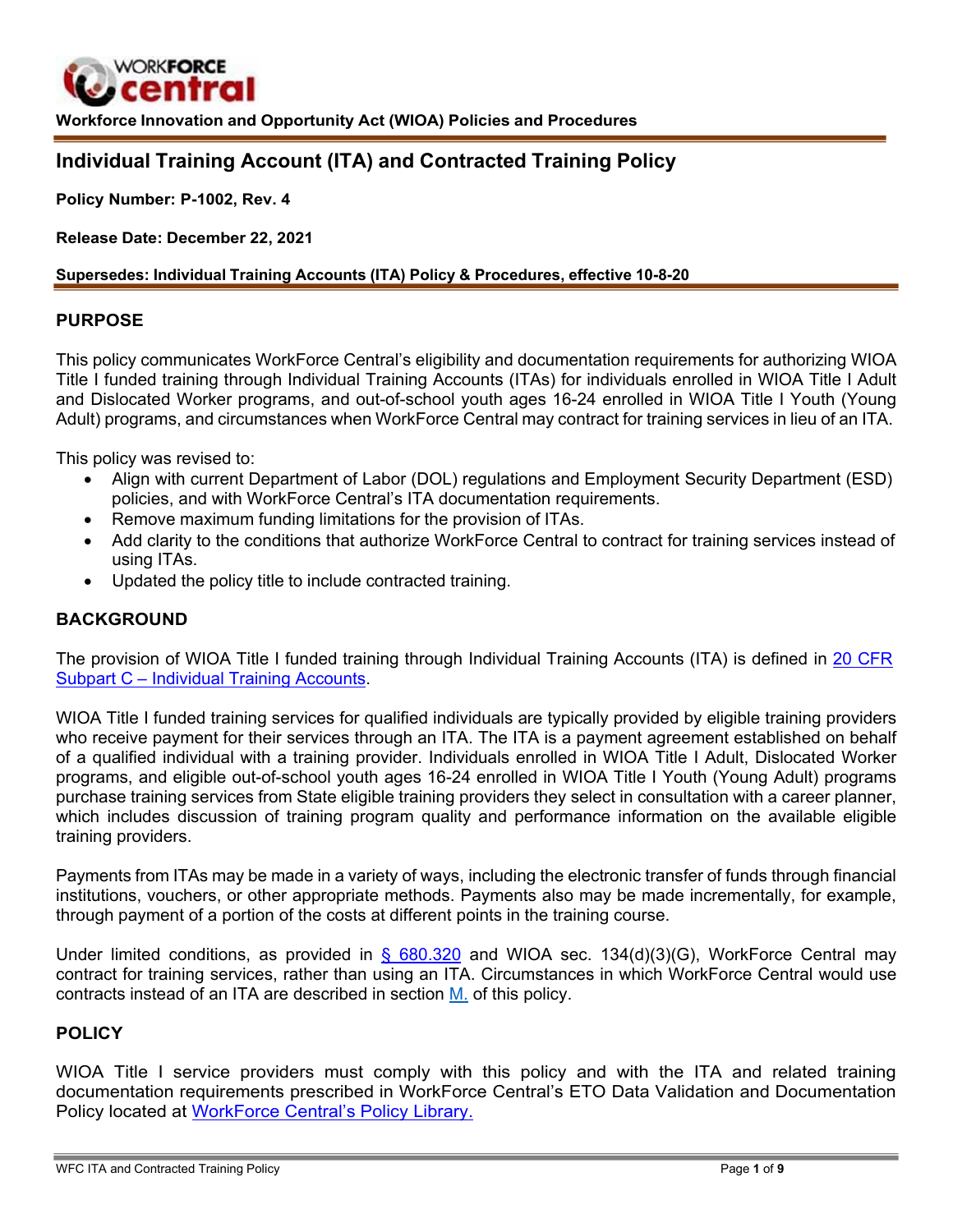### **A. ITA ELIGIBILITY**

- a. **Individual Eligibility**: Individuals enrolled in WIOA Title I Adult and Dislocated Worker programs, and out-of-school youth ages 16-24 enrolled in WIOA Title I Youth (Young Adult) programs may be eligible for WIOA Title I funded training through an ITA when the following criteria are met:
	- i. Assessment results demonstrate the individual:
		- 1. Is unlikely or unable to obtain or retain employment that leads to economic self-sufficiency or wages comparable to or higher than wages from previous employment through career services alone,
		- 2. Is in need of training services to obtain or retain employment leading to economic self-sufficiency or wages comparable to or higher than wages from previous employment, and
		- 3. Has the skills and qualifications to participate successfully in training services.
	- ii. An Individual Employment Plan (IEP) or Individual Service Strategy (ISS) is created in collaboration with the WIOA Title I service provider that identifies the selected training program. The selected training program must align with the individual's documented career goals. The IEP or ISS must include the anticipated and actual start dates of training, training completion date, and credential earned.
	- iii. The individual is determined ineligible for, or there is an absence of, grant assistance from other sources such as Pell grants to pay the costs of training or is determined to be in need of additional assistance beyond available grant resources from other sources in order to complete their training goals.
	- iv. The selected training programs are:
		- 1. Included on the Eligible Training [Provider](https://www.wtb.wa.gov/research-resources/etpl/) List (ETPL), and
		- 2. Directly linked to an in-demand industry sector or occupation or sectors that have a high potential of sustained demand or growth in the local area or in the planning region or in another area in which the participant is willing to travel or relocate, and
	- v. The individual maintains satisfactory progress/grades throughout the training program.

Documentation for the above criteria must be uploaded into the applicable training service recorded in the individual's ETO record in accordance WorkForce Centrals' ETO Data Validation and Documentation Policy located at [WorkForce](https://workforce-central.org/about/policies/) Central's Policy Library.

b. **Trainer/Training Program Eligibility:** Trainers and training programs must meet specific eligibility criteria to receive WIOA Title I and other federal and state dollars. Qualified trainers/training programs are posted on the State's [Eligible Training Provider List \(ETPL\).](https://www.wtb.wa.gov/research-resources/etpl/) ESD's Policy 5611, Revision 2, Governor's Procedure for [Determining](https://storemultisites.blob.core.windows.net/media/WPC/adm/policy/5611-2.pdf) Training Program Eligibility and accompanying Workforce Innovation and Opportunity Act Title I-B and [Washington's](https://www.wtb.wa.gov/wp-content/uploads/2021/06/2021-ETP-State-Policy-final-060221.pdf) Eligible Training Provider List Evaluation [Procedures](https://www.wtb.wa.gov/wp-content/uploads/2021/06/2021-ETP-State-Policy-final-060221.pdf) sets forth Washington State's policy and procedures for determining the eligibility of training providers and their programs to receive WIOA Title I funded ITAs. WorkForce Central's role in determining training provider inclusion on the ETPL for local training providers who do not qualify for initial eligibility to the ETPL is detailed in WorkForce Central's Determining Training Provider Eligibility for the Eligible Training Provider List (ETPL) posted to [WorkForce](https://workforce-central.org/about/policies/) Central's Policy Library**.**

Qualified WIOA Title I program enrolled individuals must select a trainer or training program from the State's ETPL. See [Co](#page-4-0)[nsumer](#page-4-1) Choice below for details.

#### **B. ITA REQUIRED OUTCOMES**

WIOA Title I ITAs pay for training programs that are defined as one or more courses or classes, or a structured regiment, that lead to: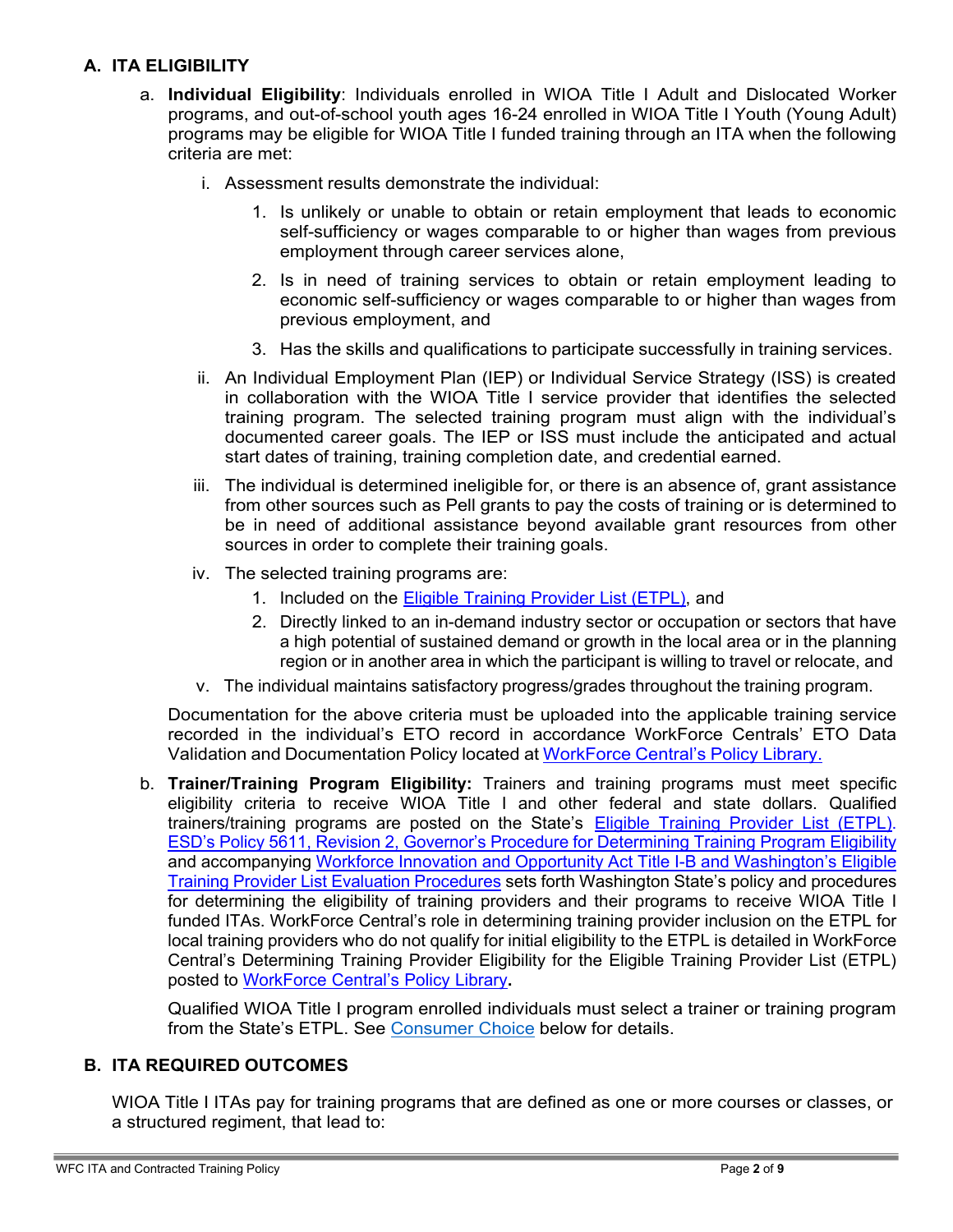- An industry-recognized certificate or certification, a certificate of completion of a registered apprenticeship, a license recognized by the State involved or the Federal government, an associate or baccalaureate degree,
- A secondary school diploma or its equivalent,
- Employment, or
- Measurable skill gains toward a credential.

Courses of study that do not lead to any of the above outcomes are not appropriate for WIOA Title I funded ITAs.

### **C. ALLOWABLE ITA FUNDED TRAINING**

The following categories of training are authorized for ITAs:

a. **Occupational Skills Training:** Defined as an organized program of study that provides specific vocational skills that lead to proficiency in performing actual tasks and technical functions required by certain occupational fields at entry intermediate, or advanced levels.

Note: ITAs are not appropriate for skill-building services that do not rise to the level of occupational skills training, including individualized services such as workforce preparation activities or short-term prevocational services. Individualized services may include literacy, internships, work experiences, and other activities that are intended to prepare individuals for work but do not provide formal occupational skills training and do not lead to a credential. Short-term prevocational training may include the development of learning skills, communication skills, interviewing skills, punctuality, personal maintenance skills, professional conduct, or other non-occupation-specific topics that are intended to prepare individuals for unsubsidized employment or training.

b. **Entrepreneurial Training:** For the WIOA Title I Adult and Dislocated Worker programs, entrepreneurial training programs are defined as instruction on how to start a business, how to obtain necessary permits and licenses, how to successfully operate and manage a business, and how to write a business plan.

For the WIOA Title Youth program, entrepreneurial training programs are defined as training on the basics of starting and operating a small business which may include taking initiative, identifying business opportunities, developing budgets, forecasting resource needs, understanding options for acquiring capital, and effective communicating and marketing ideas.

Note: Entrepreneurial training programs that do not lead to a degree or recognized certificate are no appropriate for an ITA, and the training program is not required to be on the State's ETPL.

- c. **Registered Apprenticeships:** ITAs can be used to support placing individuals in registered apprenticeships through:
	- i. **Pre-apprenticeship training defined in** [681.480:](https://www.ecfr.gov/current/title-20/chapter-V/part-681/subpart-C/section-681.480) A pre-apprenticeship is a program designed to prepare individuals to enter and succeed in a registered apprenticeship program and includes the following elements:
		- 1. Training and curriculum that aligns with the skills needs of employers in the economy of the State or region involved.
		- 2. Access to educational and career counseling and other supportive services, directly, or indirectly.
		- 3. Hands-on, meaningful learning activities that are connected to education and training activities, such as exploring career options, and understanding how the skills acquired through coursework can be applied toward a future career.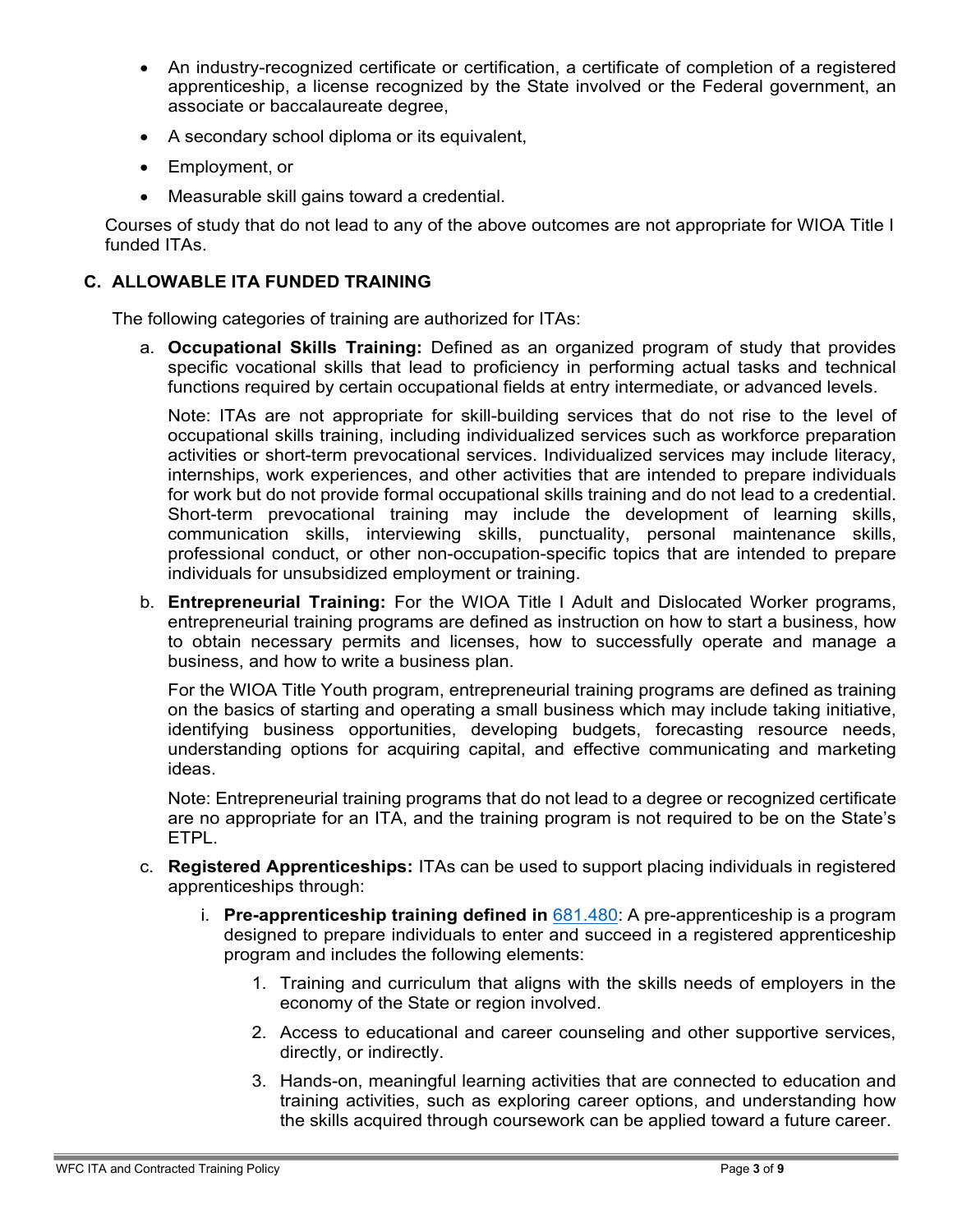- 4. Opportunities to attain at least one industry-recognized credential.
- 5. A partnership with one or more registered apprenticeship programs that assists in placing individuals who complete the pre-apprenticeship program in a registered apprenticeship program.

Pre-apprenticeships must be on the [Eligible Training Provider List \(ETPL\)](https://www.wtb.wa.gov/research-resources/etpl/) to qualify for WIOA Title I funding.

- d. **Adult Education and Literacy Activities:** WIOA Title I training funds may pay for adult education and literacy activities if the activities are provided concurrently or in combination with one or more of the following training services:
	- Occupational skills training
	- On-the-job training (OJT)
	- Incumbent Worker Training (Employer Reskill/Upskill Training)
	- Programs that combine workplace training and related instruction, which may include cooperative education programs
	- Training programs operated by the private sector
	- Skills upgrading and retraining
	- Entrepreneurial training

### **D. ALLOWED ITA EXPENSES**

ITA funding can only include the cost of training services such as, but not limited to:

- Instructor salaries and benefits
- Classroom space
- Instructional materials
- Tuition
- Books
- Academic fees
- School supplies
- Educational testing and certification
- Equipment and tools
- Other required items or services that are listed on a school syllabus or other official school documentation
- Prerequisite training to a vocational training program if the prerequisite training is required by the educational institution.

#### **E. COORDINATION WITH OTHER FEDERAL FINANCIAL ASSISTANCE**

WIOA Title I service providers must coordinate to the extent possible with other sources of federal training grants, excluding loans, to pay for training costs so that WIOA Title I funds are used to supplement and not supplant other sources. WIOA Title I funds are intended to provide training services in instances when there is no federal grant assistance (or insufficient assistance) from other sources sch as Temporary Assistance for Needy Families (TANF), Basic Food Employment and Training (BFET), Title IV Programs, and state-funded grants to pay for the training costs. Service providers may consider the full cost of participating in training services including the cost of support services and other appropriate expenses.

#### Excluded from "other federal assistance":

a. The use of WIOA Title I funds to pay down a loan of an otherwise eligible individual is prohibited, however, the mere existences of a federal loan, regardless of the status, must not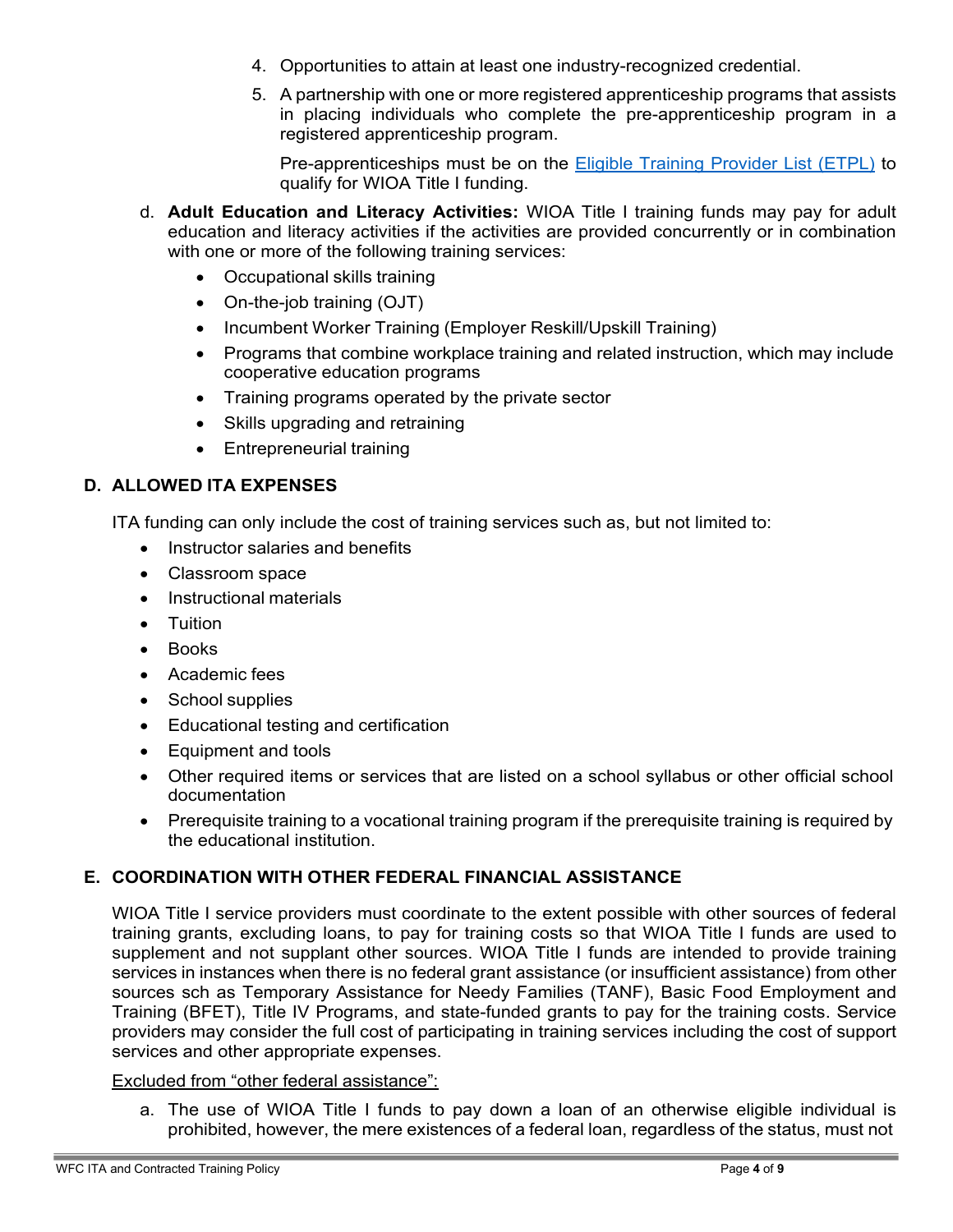impact WIOA Title I training eligibility determinations.

<span id="page-4-0"></span>b. As stated in [WIOA Final Rules,](https://www.federalregister.gov/documents/2016/08/19/2016-15975/workforce-innovation-and-opportunity-act) page 56121 and [TEGL 19-16,](https://wdr.doleta.gov/directives/attach/TEGL/TEGL_19-16.pdf) Department of Veterans Affairs education and training benefit services are not included in the category of "other resources of training grants" listed in [680.230\(b\).](https://www.ecfr.gov/current/title-20/chapter-V/part-680) Therefore, veterans and eligible spouses are not required to first use any available benefit entitlements associated with their military service before being considered eligible for WIOA Title I funded training, and service providers are not required to consider the availability of those funds.

A qualified individual may enroll into a WIOA Title I funded training program while their application for a Pell Grant is pending if the service provider made arrangements with both the training provider and the student regarding allocation of the Pell Grant, if it is subsequently awarded. In this situation, the training provider must reimburse the service provider the WIOA Title I funds used to underwrite the training for the amount the Pell Grant covers, including any education fees the training provider charged to attend training. Reimbursement is not required for the portion of the Pell grant assistance disbursed directly to the student for education-related expenses.

Service providers must document the availability or absence of other federal grant sources, excluding loans and Department of Veterans Affairs training benefits, to pay for training costs in case notes recorded in the applicable training service touchpoint in ETO.

# **F. ITA AUTHORIZATION**

ITA authorization is contingent on the following:

a. **In-Demand Occupation:** The selected training program must align with in-demand industry sector or occupation in the Pierce County area, or in another area to which the individual is willing to commute or relocate, or for occupations determined by WorkForce Central to be in economic sectors that have high potential for sustained demand or growth in the local area. Evidence of the alignment with in-demand occupation/high potential for sustained demand or growth must be uploaded in the applicable training service touchpoint recorded in ETO.

Registered apprenticeship programs are considered "in-demand" even if the labor market information may not list the occupation for which the individual is apprentices as "in-demand" because registered apprenticeship programs, being tied to a specific employer, only enroll individuals when there is employer demand, which makes it possible to carry out the on-thejob aspect of the instruction. ITAs may be used to pay the educational portion (i.e., related instruction component) of the registered apprenticeship for eligible apprentices.

<span id="page-4-1"></span>b. **Consumer Choice; Eligible Training Provider List (ETPL):** Training services, whether under ITAs or under contract, must be provided in a manner that maximizes informed consumer choice in selecting an eligible provider. Each Local Workforce Development Board (WDB), through the one-stop center, must make available to customers the State list of eligible training providers required in WIOA Sec. 122(d). The list includes a description of the programs through which the providers may offer the training services, and the performance and cost information about those providers described in WIOA Sec. 122(d).

Selected training programs must be listed on the **Eligible Training Provider List (ETPL)**, as required in WIOA Sec. 134(c)(F)(iii). An individual who has been determined eligible for training services must select a provider on the ETPL after consultation with a career planner. Unless the WIOA title I program has inadequate or exhausted training funds for the program year, the individual must be referred to the selected provider and establish an ITA to pay for the training.

Priority consideration must be given to programs that lead to a recognized pos-secondary credential that are aligned with in-demand industry sectors or occupation in the area.

Evidence of the training provider's listing on the ETPL must be uploaded in the applicable training service touchpoint recorded in ETO.

**Eligible Training Providers Outside of Pierce County:** An individual may choose training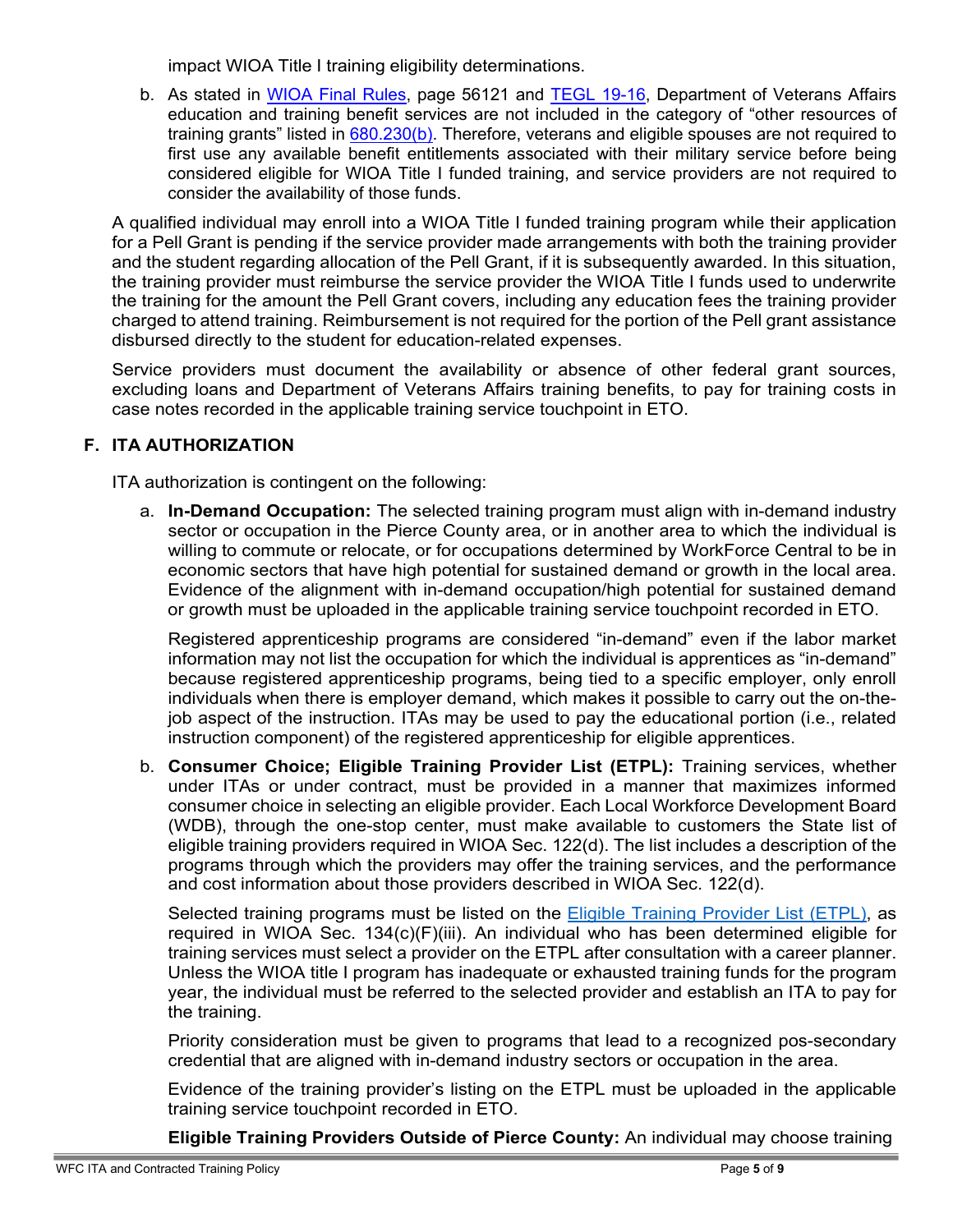<span id="page-5-0"></span>providers and programs outside of Pierce County provided the training program is on the State's ETPL. An individual may choose eligible training providers and programs offered by an out-of-state provider if the training program is on that states ETPL and there is agreement between Washington State and the respective state regarding ETP eligibility. As of August 10, 2021, Washington State has agreements with the following states:

- Idaho
- Illinois
- **Missouri**
- Montana
- Oregon
- Utah

# **G. ITA FUNDING LIMIT**

WorkForce Central does not limit the funding amount for WIOA Title I ITAs. WIOA Title I service providers have discretion to award ITAs in accordance with their internal policies, budget limitations, and WorkForce Central's Individual Training Account (ITA) and Contracted Training policy. Service providers must ensure equitable treatment in the provision of ITAs.

# **H. CONTINUED ITA FUNDING, SATISFACTORY PROGRESS REQUIREMENT**

Continued funding of an ITA is contingent on the availability of WIOA Title I funds and the student's satisfactory progress in school, except for [good](#page-5-0) [cause.](#page-5-1) Service providers must review the student's training progress and expenses quarterly or more frequently depending on the training institution's schedule. A student's training progress will be considered satisfactory upon earning:

- A grade point average that does not fall below 2.0 for two consecutive terms, or
- A grade point average sufficient to graduate from, or receive certification in the student's approved area of study, or
- Sufficient credit hours to finish the approved course of study within the timeframe established under the approved training plan.
- In the case of self-paced or ungraded learning programs, satisfactory progress means participating in classes and passing certification examinations within the timeframe established under the approved training plan.
- Washington State has established a grade of "C" or higher as having met the academic standard.

Service providers must arrange to receive student's training progress reports (i.e., report cards, transcripts) in adequate time to process the subsequent tuition payment. Progress reports, transcripts, or other training-issued updates must be uploaded into the applicable training service recorded in the ETO record.

Service providers, in collaboration with students, must develop a service strategy to overcome barriers impacting progress for students who are not earning satisfactory progress in their coursework. WIOA Title I ITA funding may be terminated if participants do not earn satisfactory progress for two (2) or more consecutive school terms (i.e., quarters, semesters, etc.)

<span id="page-5-1"></span>**Good Cause** – "Good cause" for failure to make satisfactory progress in training includes specific factors that would cause a reasonably prudent person in similar circumstances to fail to make satisfactory progress. Good cause includes, but is not limited to:

- Illness, injury or, disability of the student or a member of the student's immediate family,
- Severe weather conditions or natural disaster precluding safe travel,
- Destruction of the student's records due to a natural disaster or other catastrophe not caused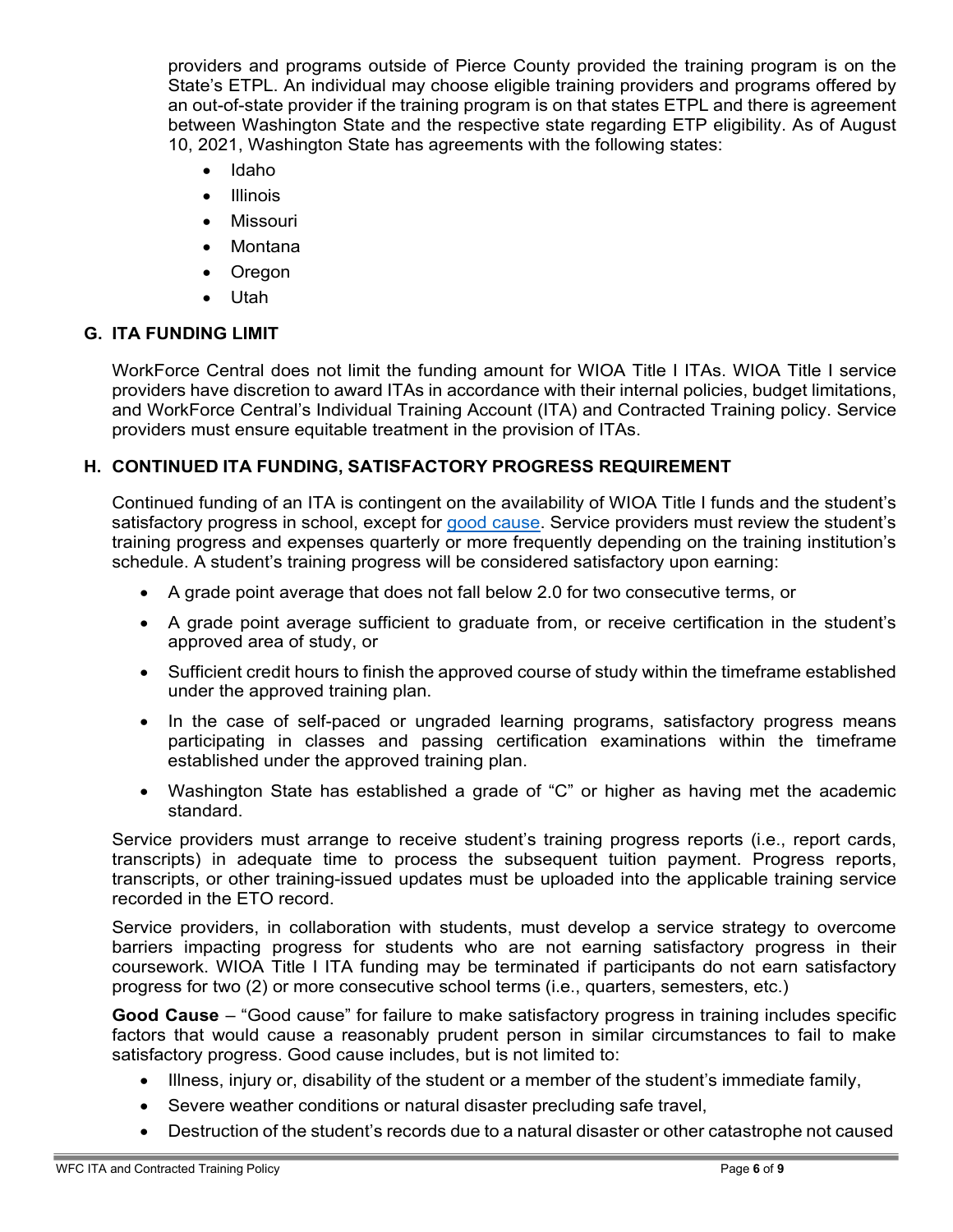by the student,

- Acting on advice received from an authority such as the training provider, instructor, or case manager,
- Training is delayed or cancelled,
- Accepting stop-gap employment with hours or other work conditions that conflict with the training, or
- Accepting goal-related employment prior to completion of training.

Service providers must document student's training progress on the ISS or IEP uploaded into ETO or recorded in case notes in ETO. Service providers must also upload and document in case notes applicable measurable skills gains (MSG) and outcomes of training, including credential earned and all other ETO documentation requirements prescribed in Workforce Central's ETO Data Validation and Documentation Policy at [WorkForce](https://workforce-central.org/about/policies/) Central's Policy Library**.**

# **I. ITA MODIFICATIONS**

An ITA may be modified to ensure the student attains their educational goals and subsequent employment. In some circumstances, such as when a program of training is removed from the ETPL, or when extraordinary program expenses develop, the student and service provider must agree on whether to complete the plan of training with the existing training provider, seek a similar program elsewhere, or discontinue training.

When a program of training is removed from the state ETPL, students in that program may complete their training. However, an ITA should not be modified or extended for an individual beyond the original plan approval as it relates to a program of training that is no longer on the ETPL.

Service providers must use discretion in determining the number of ITA modifications to authorize. Any modifications to the ITA must be documented in case notes recorded in the applicable training service touchpoint in ETO.

# **J. ITA OBLIGATIONS**

To obligate ITA funds, a Purchase Order (PO) may be written for individual's identified to receive an ITA award. The obligation would document a three-way commitment between the participant, the service provider, and the training institution. The service provider has the flexibility to decide when to bill actual expenditures with the training provider. De-obligations must be tracked if students receive additional resources and/or leave the training program prior to completion.

# **K. RECOVERY OF TUITION FUNDS**

In the event a student discontinues training, the service provider must document attempts to recover the WIOA Title I training funds provided to the training institution. Service providers must document the following:

- a. The refund policy of the training provider for early termination from the training program, including when a refund will no longer be honored.
- b. A request of the training provider to notify the service provider if the student discontinues training.
- c. The percentage of the advanced payment to be returned.
- d. Turnaround timeframe for the refund.

Efforts and outcomes to recover WIOA Title I training funds must be documented in case notes recorded in the applicable training service touchpoint in ETO.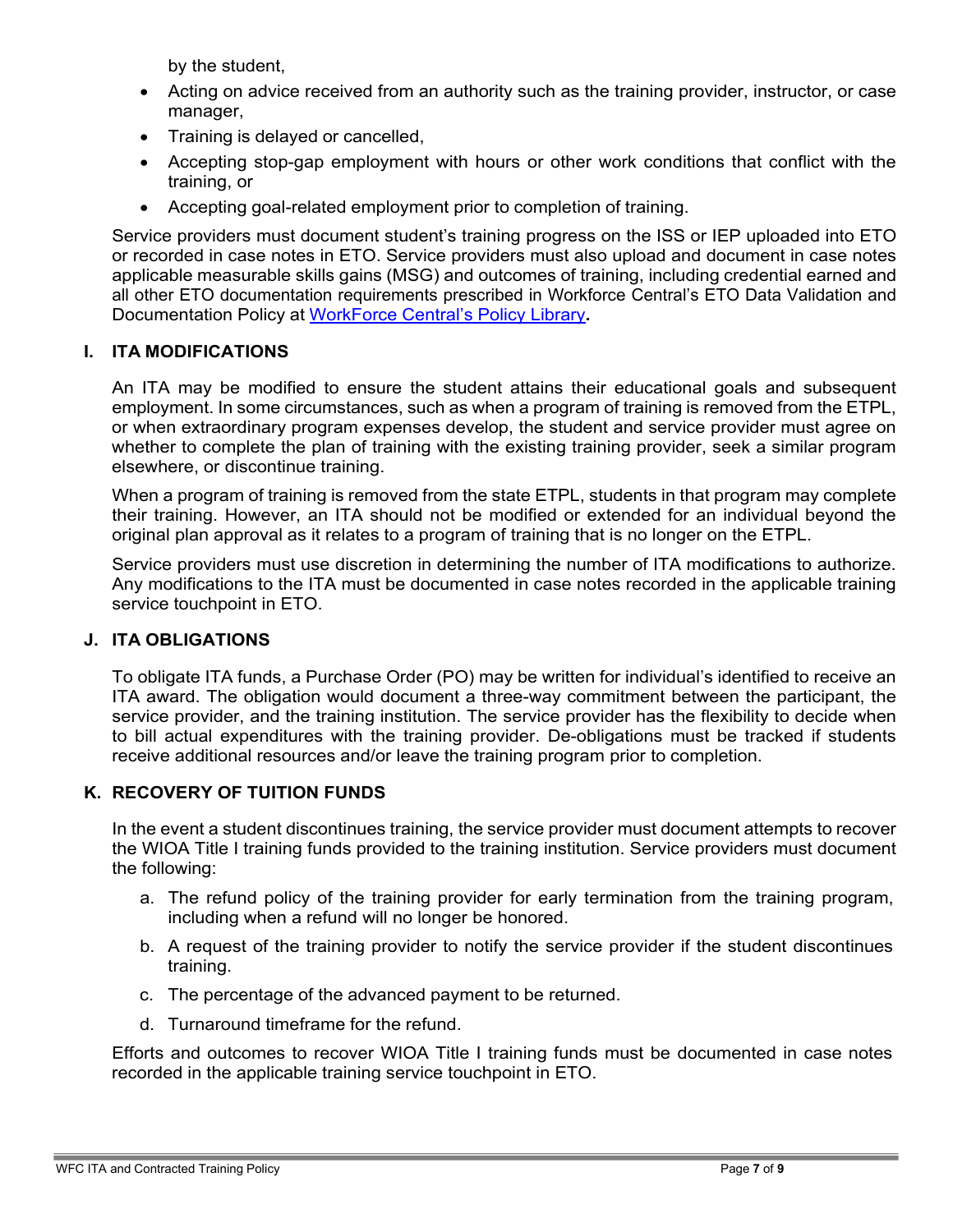#### <span id="page-7-0"></span>**L. DOCUMENTATION REQUIREMENTS**

Complete documentation requirements are outlined in Workforce Central's ETO Data Validation and Documentation Policy at [WorkForce Central's Policy Library.](https://workforce-central.org/about/policies/) In general, the following must be uploaded in the applicable training touchpoint recorded in ETO:

- a. Documentation that shows the selected training program will result in employment that leads to self-sufficiency, or wages comparable to or higher than wages from previous employment.
- b. Documentation confirming the training program is in an in-demand industry/occupation or sectors that have a high potential of sustained demand or growth in Pierce County, or in an area that individual is willing to travel or relocate.
- c. Documentation of, or case notes describing, the individual's skills and qualifications that will contribute to their successful completion of the training program and how this information was obtained.
- d. Documentation of the student's eligibility, or absence of, other federal financial assistance.
- e. Completed IEP (Adults and Dislocated Workers) or ISS (out-of-school youth ages 16-24) documenting the selected program of study with start date of training.
- f. ITA authorization and approved modifications, if applicable.
- g. Copy of enrollment record or other documentation validating the date of enrollment into training.
- h. Documentation validating actual start date of training
- i. Progress updates including copies of transcripts, report cards, or other documentation of the student's satisfactory advancement in training.
- j. Measurable skill gains (MSG).
- k. Training outcomes including credentials earned.
- l. Case notes as appropriate.

# **M. CONTRACTED TRAINING IN LIEU OF ITAS**

Under limited conditions, as provided in [§ 680.320](https://www.ecfr.gov/current/title-20/section-680.320) and WIOA sec. 134(d)(3)(G), WorkForce Central may contract for training services, rather than using an ITA. Contracts for services may be used instead of ITAs only when one or more of the following exceptions apply, and the consumer [ch](#page-4-0)oice [requirements](#page-4-1) of [680.340](https://www.ecfr.gov/current/title-20/chapter-V/part-680/subpart-C/section-680.340) are fulfilled:

- On-the-job training (OJT)
- Customized training
- Incumbent Worker Training (Employer Reskill/Upskill)
- Transitional Jobs
- When WorkForce Central determines that there are is an insufficient number of eligible training providers in the local area to accomplish the purpose of a system of ITAs. The determination process must include a public comment period for interested providers of at least 30 days and be described in the Local Plan. The Local Plan must describe the process used in selecting the providers under a contract for services.

When WorkForce Central determines that there is a training program of demonstrated effectiveness offered in the area by a community-based organization or another private organization who serves underrepresented populations including individuals experiencing systemic [barriers to employment.](https://workforce-central.org/wp-content/uploads/2021/12/individuals-with-a-barrier-to-employment-attachment141.pdf) WorkForce Central must develop criteria for determining demonstrated effectiveness of the training program, particularly as it applies to the individuals to be served. The criteria may include:

a. Financial stability of the organization